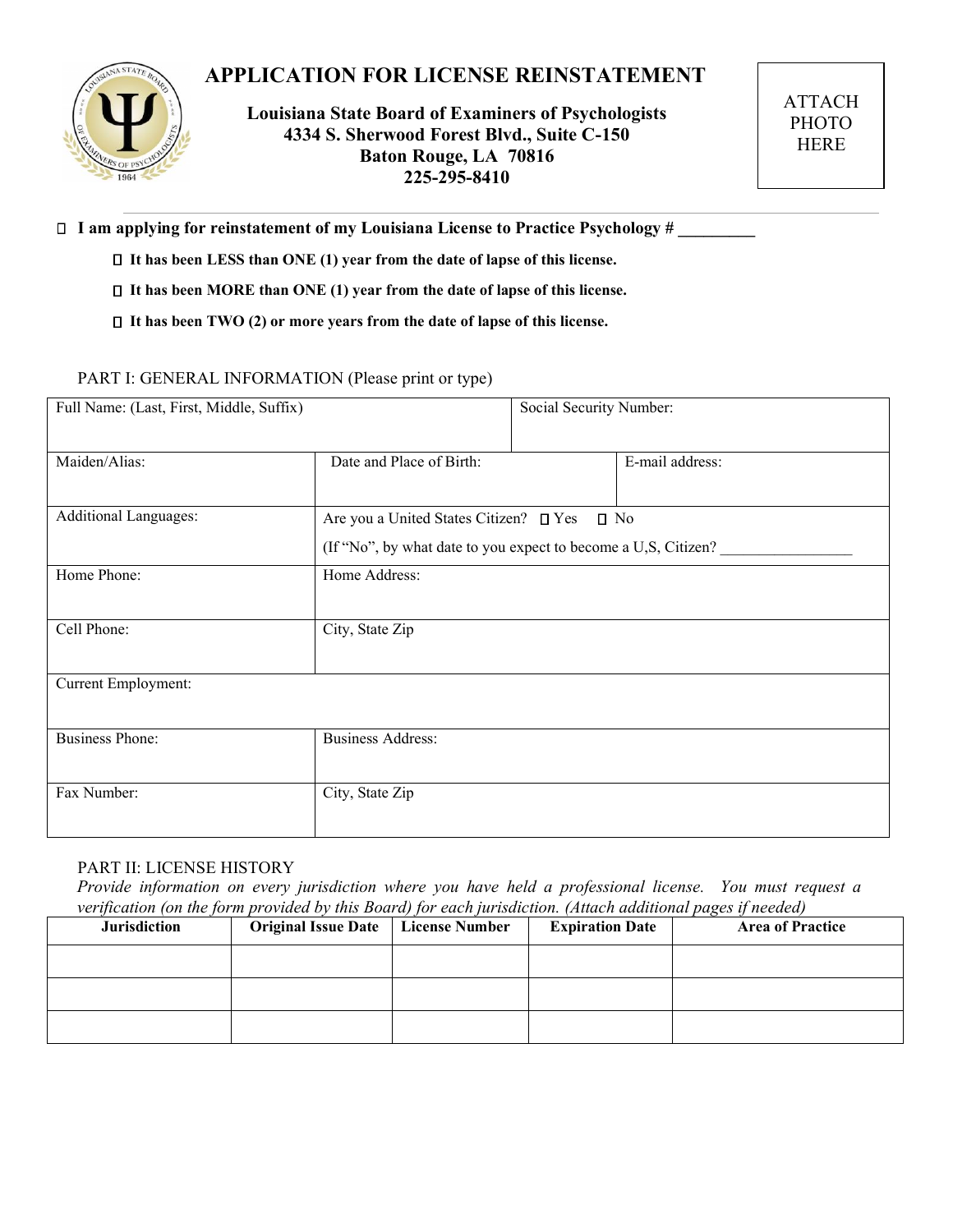# **PART III. Reinstatement Application: CONTINUING PROFESSIONAL DEVELOPMENT (CPD)**

## **INSTRUCTIONS FOR COMPLETING CPD FORM**

*You must document that you are current on Continuing Professional Development requirements prior to reinstatement. All offerings must comply with the requirements of the LA Administrative Code 46:LXIII. Chapter 8.*

- $\Box$  Report only CPD that falls within the 24 months preceding this application. Please contact the Board office if you are unsure of these dates.
- Report **FOURTY (40)** hours of CPD, with **TWO (2)** of those 40 in ethics and/or forensics.
- Indicate the required **ETHICS/FORENSICS** activities with an **asterisk (\*)**.
- $\Box$  Attach **DOCUMENTATION OF COMPLETION** of all activities listed.
- CPD must be obtained in at least 2 of the three categories listed below. Provide correct **TYPE CODES** for each entry of CPD (See Type Code list below):

## **CATEGORY 1: PROFESSIONAL**

- **(PC) Peer Consultation\***
- **(POM) Practice Outcome Monitoring\*** (1 client = 1 credit per reporting period)
- **(PA) Professional Activities\*** (1 year = 10 credits)
- **(C) Conference –** (1 conference day = 1 credit. May be counted in addition to traditional workshop hours granted by the sponsor)

## **CATEGORY 2: ACADEMIC**

- **(GC) Graduate Class** (1 three hour course equals 20 credits)
- **(T) Graduate Class Preparation and Teaching** (May be claimed once per course: Claim 10 times the credit granted students)
- **(AGC) Auditing a Graduate Course** (1 registered course documented by the university = 5 credits)
- **(PUB) Publications\*** (1 article = 10 credits; 1 book/book chapter = 10 credits)
- **(WP) Workshop Preparation and Teaching (**May be claimed once per course: Claim 2 times the credit granted attendees)

## **CATEGORY 3: TRADITIONAL**

- **(ASCE) Approved Sponsored Workshop** (1 hour = 1 credit REPORT ALL ACTIVITIES WITH APPROVED SPONSORS REGARDLESS OF MODE OF DELIVERY)
- **(SDL) Self-directed Learning\*** (Limit 10 Credits per reporting period REPORT ONLY ACTIVITIES WITHOUT APPROVED SPONSORSHIP)

**\*ATTACH: "Continuing Professional Development Verification Form" with supporting documentation.**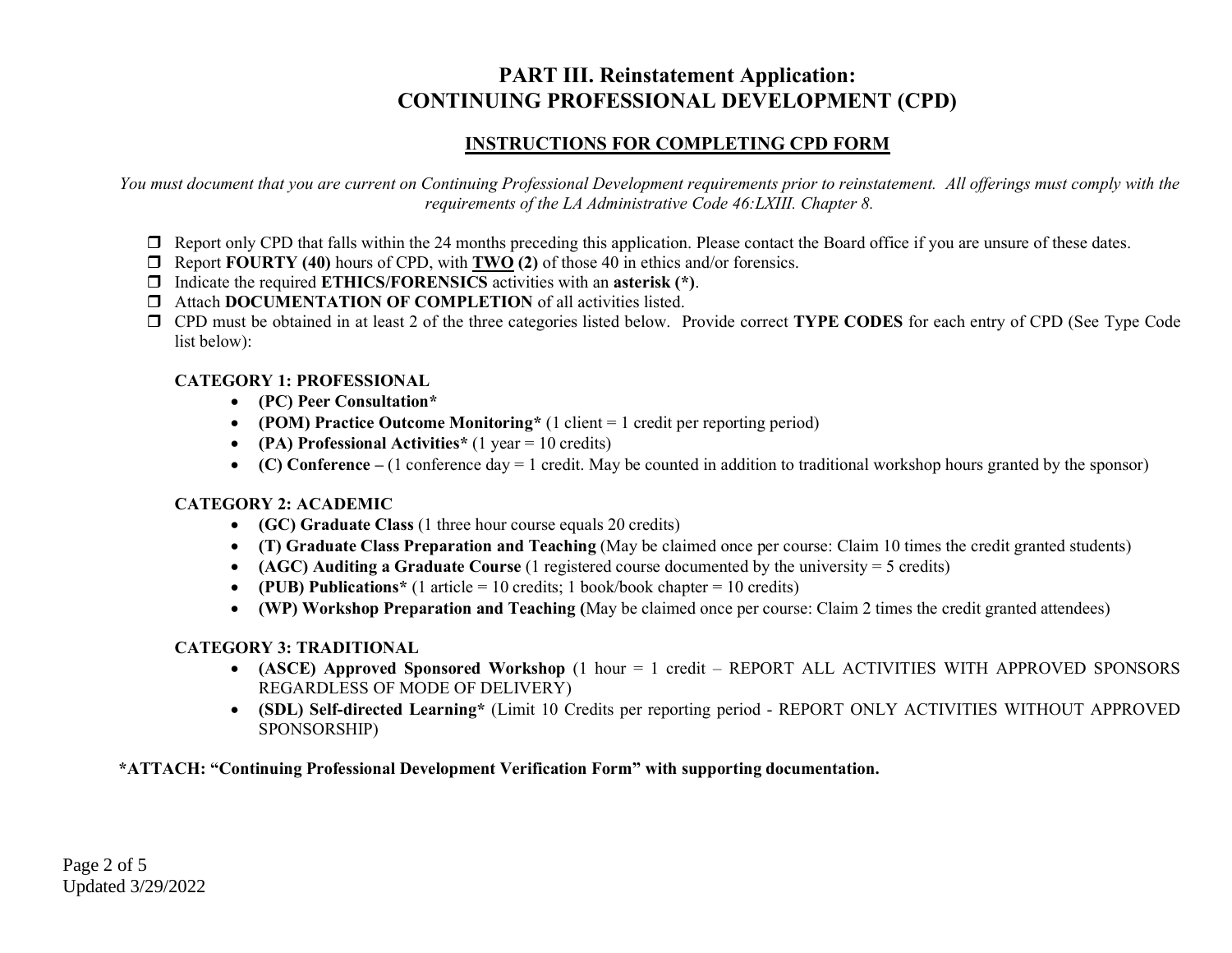## **CONTINUING PROFESSIONAL DEVELOPMENT REPORT** *(FOR REINSTATEMENT APPLICATION ONLY)*

| END:<br>REPORT DATES: START: |                                                                                                     |                               |                  |                                |                      |                |
|------------------------------|-----------------------------------------------------------------------------------------------------|-------------------------------|------------------|--------------------------------|----------------------|----------------|
|                              |                                                                                                     | (MM/DD/YYYY)                  | (MM/DD/YYYY)     |                                |                      |                |
|                              |                                                                                                     |                               |                  | Use for calculating credit     |                      |                |
| <b>DATE</b>                  | <b>TITLE</b><br>Denote Ethics with an asterisk [*], the word "Ethics" must be part of<br>the title. | <b>SPONSOR</b>                | <b>TYPE CODE</b> | <b>Course</b><br><b>Credit</b> | Your<br><b>Hours</b> | <b>HOURS</b>   |
| 7/1/07                       | <b>EXAMPLE:</b> Alt. to the Disease Model of Addictive Behaviors                                    | LA Psychological Assoc. (LPA) | ASCE             |                                |                      | $\mathfrak{Z}$ |
| 6/30/09                      | <b>EXAMPLE:</b> Psychological Treatment of Closed Head Injuries                                     | LA Neuropsychological Assoc.  | $W\!P$           | $\mathfrak{Z}$                 | 6                    | 6              |
|                              |                                                                                                     |                               |                  |                                |                      |                |
|                              |                                                                                                     |                               |                  |                                |                      |                |
|                              |                                                                                                     |                               |                  |                                |                      |                |
|                              |                                                                                                     |                               |                  |                                |                      |                |
|                              |                                                                                                     |                               |                  |                                |                      |                |
|                              |                                                                                                     |                               |                  |                                |                      |                |
|                              |                                                                                                     |                               |                  |                                |                      |                |
|                              |                                                                                                     |                               |                  |                                |                      |                |
|                              |                                                                                                     |                               |                  |                                |                      |                |
|                              |                                                                                                     |                               |                  |                                |                      |                |
|                              |                                                                                                     |                               |                  |                                |                      |                |
|                              |                                                                                                     |                               |                  |                                |                      |                |
|                              |                                                                                                     |                               |                  |                                |                      |                |
|                              |                                                                                                     |                               |                  |                                |                      |                |
|                              |                                                                                                     |                               |                  |                                |                      |                |
|                              |                                                                                                     |                               |                  |                                |                      |                |
|                              |                                                                                                     |                               |                  |                                |                      |                |
| <b>TOTAL</b>                 |                                                                                                     |                               |                  |                                |                      |                |

Page 3 of 5 Updated 3/29/2022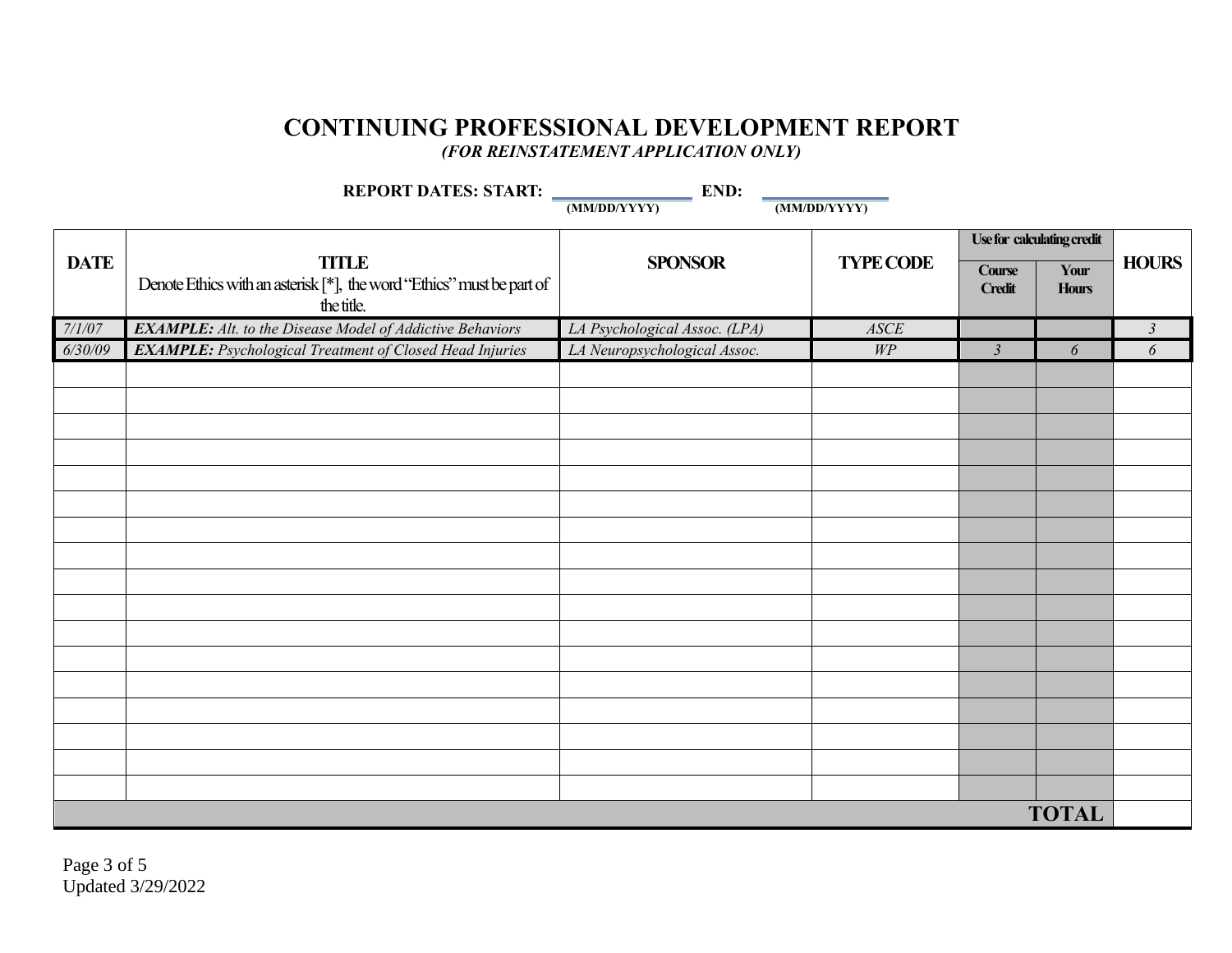#### PART IV: PROFESSIONAL REFERENCES

*List the names, positions, and addresses of three psychologists who are currently well acquainted with you and your work to whom professional reference forms will be sent by the Board.*

| 1. Full Name:   | <b>Street Address:</b> |
|-----------------|------------------------|
|                 |                        |
|                 |                        |
| Email Address:  |                        |
|                 |                        |
|                 |                        |
|                 |                        |
| Position/Title: | City, State Zip Code:  |
|                 |                        |
|                 |                        |
| 2. Full Name:   | <b>Street Address:</b> |
|                 |                        |
|                 |                        |
| Email Address:  |                        |
|                 |                        |
|                 |                        |
|                 |                        |
| Position/Title: | City, State Zip Code:  |
|                 |                        |
|                 |                        |
| 3. Full Name:   | <b>Street Address:</b> |
|                 |                        |
|                 |                        |
| Email Address:  |                        |
|                 |                        |
|                 |                        |
|                 |                        |
| Position/Title: | City, State Zip Code:  |
|                 |                        |
|                 |                        |
|                 |                        |

#### PART V: ATTESTATION, IDENTIFICATION AND AFFIDAVIT

| If you answer "Yes" to any of the following questions, attach an explanation on a separate page.                                                                                                                                             |            |
|----------------------------------------------------------------------------------------------------------------------------------------------------------------------------------------------------------------------------------------------|------------|
| Have you ever been disciplined, sanctioned, reprimanded, or subjected to any like action by the Committee on                                                                                                                                 | Yes<br>No  |
| Ethics of any professional organization of which you were, or are, a member?                                                                                                                                                                 |            |
| Have you ever been convicted of, or pled guilty or nolo contendere to a violation of any federal, state or<br>provincial statute, any city or country ordinance, or law of a foreign country (except for minor traffic violations?)          | Yes<br>No  |
| Are you now, or have you ever engaged in any activities that misrepresent your professional qualifications,<br>affiliation, or purposes, or those of institutions, organizations, products and/or services with which you are<br>associated? | Y es       |
| Have you ever been denied any license or certificate as a psychologist in any state, province, or country, or denied<br>the right to take an examination?                                                                                    | Yes<br>No  |
| Have you ever been denied any license or certificate for any other profession?                                                                                                                                                               | No.<br>Yes |
| Has any license or certificate as a psychologist ever been restricted, suspended, or revoked?                                                                                                                                                | No.<br>Yes |
| Has any license or certificate for any other profession ever been restricted, suspended, or revoked?                                                                                                                                         | No.<br>Yes |
| Have you ever been found guilty of any unprofessional conduct under the Law or Rules of any jurisdiction?                                                                                                                                    | Yes<br>No. |
| Have you ever been found guilty of fraud or deceit in any services rendered as any licensed professional?                                                                                                                                    | No.<br>Yes |
| Have you ever aided or abetted any person who has misrepresented themselves as a psychologist?                                                                                                                                               | No.<br>Yes |
| Have you ever voluntarily surrendered or relinquished a license to practice psychology?                                                                                                                                                      | No.<br>Yes |